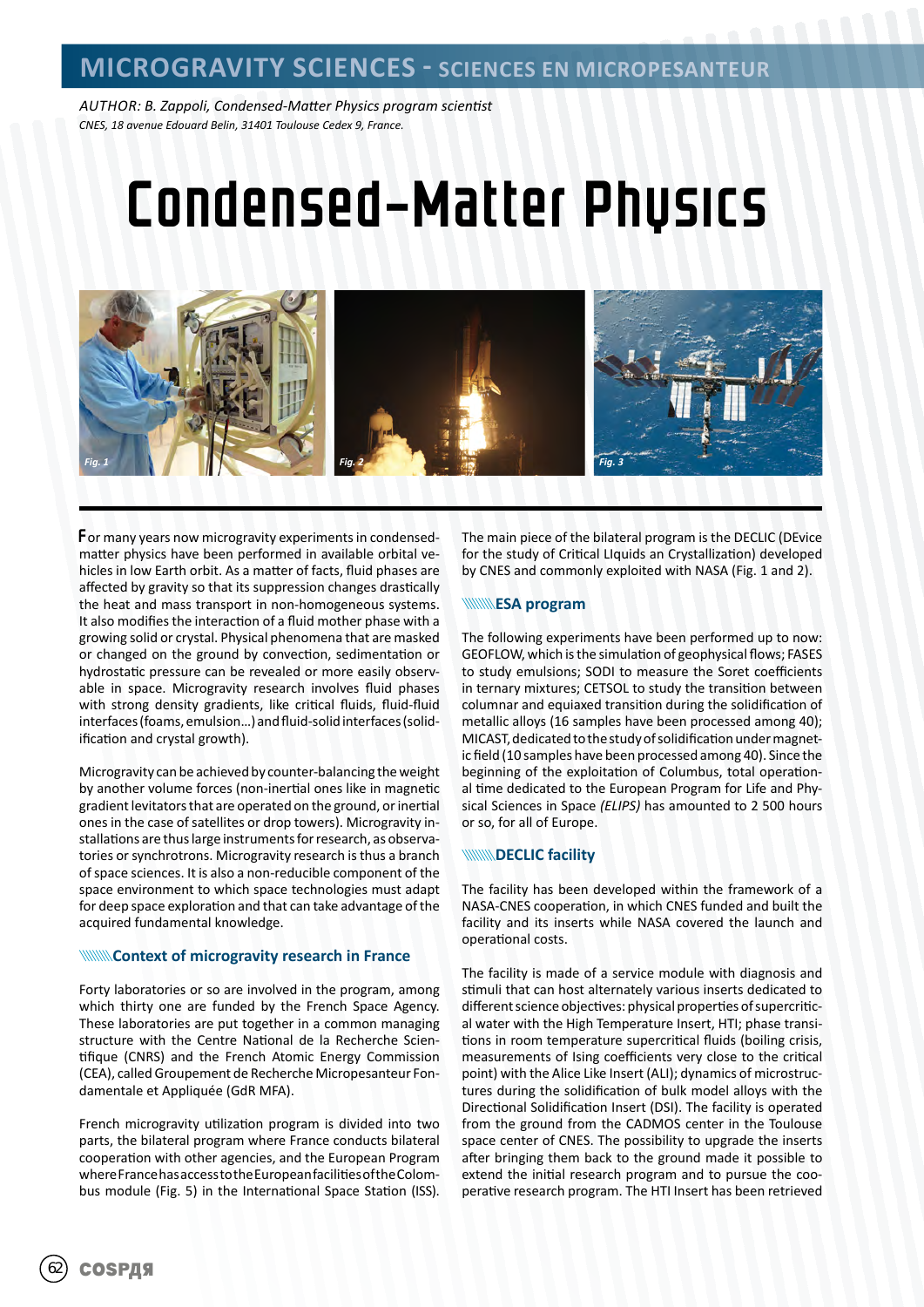

on the ground and loaded with salt water to study the dissolution of salt in the vicinity of the solubility critical point within the framework of a NASA-led cooperative program. The DSI insert has been brought back to Earth to change the alloy concentration.

Installed in the Japanese module under NASA-JAXA barter, DECLIC has worked for 12 000 hours or so without any major failures since its launch in 2009. It has worked about 6 000 hours during the past two years and one can say that it is a scientific, technical and operational success.

#### **WINNINGUD orbital and ground-based experiments**

The parabolic flight using the Airbus A300 ZERO-G is a baseline element of the activity. It allows for short term, regular and well planned experiments and technological tests. The quality of the results, especially in the field of bio fluid physics for example, and the number of research groups that make use of this facility led CNES to make the decision to replace the ageing Airbus A300 by a newest Airbus A320 in 2015. One should mention that the combustion research is again very active in the field of flame propagation, in monodisperse fuel droplet suspensions and in the field of solid fuel flammability. Cooperation with JAXA is currently being discussed. The magnetic levitation facility developed in the Grenoble center of the Atomic Energy Commission has been upgraded. It is now able to levitate 50 cm<sup>3</sup> of liquid hydrogen and to mimic transient acceleration corresponding to the engines shutdown and re-ignition with a particular attention on the geyser formation dynamics and the heat exchanges coefficients under various gravity levels (Fig. 4).

#### **WWW.Future prospect**

A prospective seminar was held in 2014 to define the scientific priorities of the French community. The main recommendation of this community was the development of a new facility to replace DECLIC after 2018. This DECLIC-NG facility would be conceived under the same architecture: a main body with diagnosis and electronic units that hosts inserts dedicated to specific research themes. NASA and CNES envision pursuing the collaboration: CNES would fund the development and NASA would cover the launch and operational costs. A three years development is foreseen which would lead to a launch date by the end of 2018.

#### *[Fig. 1]*

*DECLIC instrument at the CADMOS center in Toulouse. © CNES/BARRANCO Rachel, 2013*

#### *[Fig. 2]*

*Launch of the DECLIC facility to the ISS, on August 29, 2009. © ESA/NASA, 2009*

#### *[Fig. 3]*

*The International Space Station (ISS) photographed by a member of the STS-130 mission. © NASA, 2010*

#### *[Fig. 4]*

*Visualization of the critical heat flux as observed in the magnetic levitation device in CEA Grenoble. From left to right: nucleate boiling, transition and film boiling. © CEA*

*[Fig. 5] Columbus laboratory. © ESA, 2008*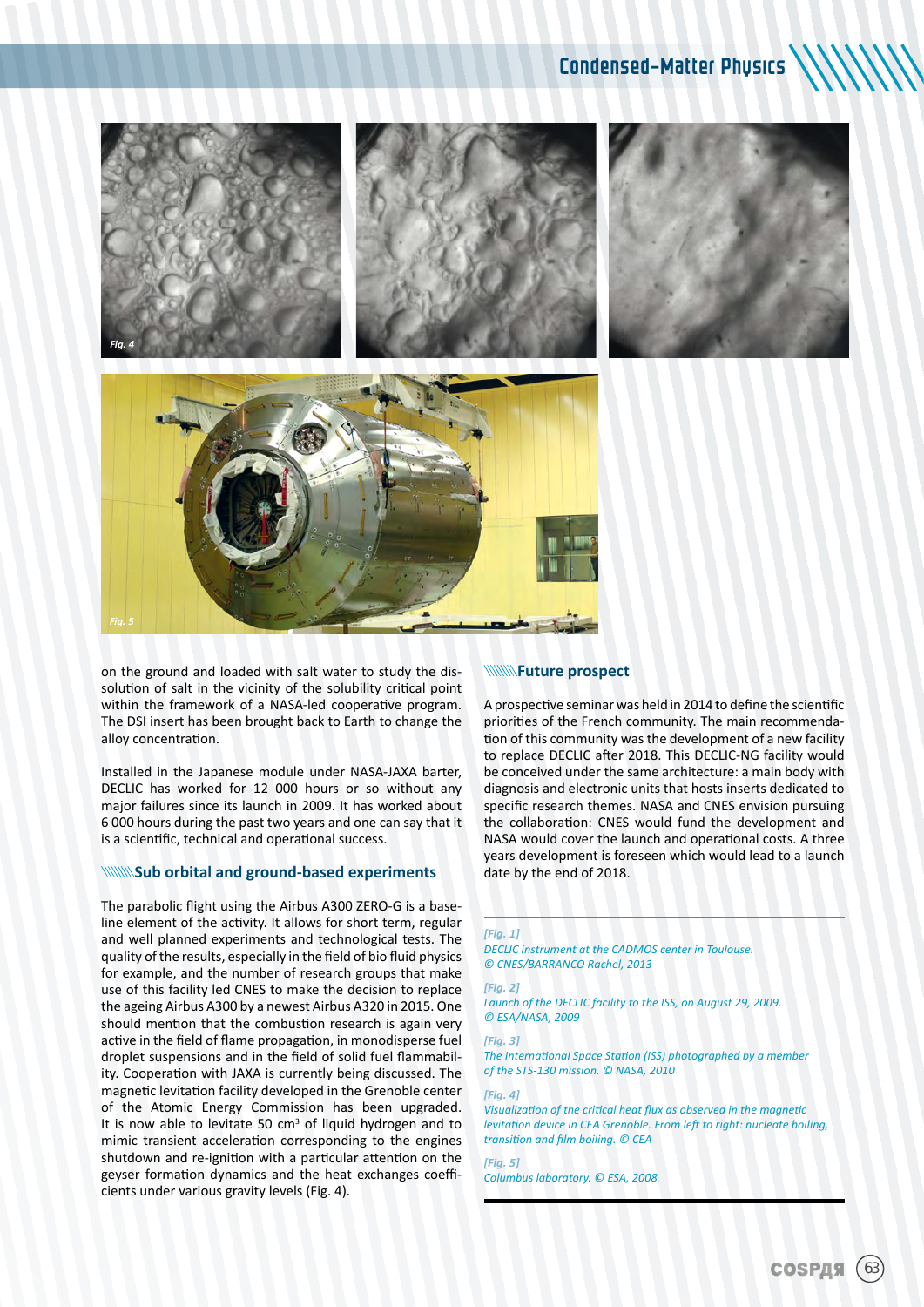*AUTHORS: D. Brutin(1), F. Carle(1) (1) IUSTI, UMR 7343, 5 Rue Enrico Fermi, 13453 Marseille Cedex 13, France.*

## Condensed-Matter Physics

*Hydrodynamic instabilities observed in evaporating droplets* Instabilités hydrodynamiques observées dans des gouttes en évaporation

**Abstract:** When a droplet of ethanol is under evaporation, invisible to the naked eye, hydrodynamic instabilities develop therein and can be observed in the infrared. These instabilities that affect the local temperature fields (*i.e.* evaporation) are the source of many problems in drying of complex fluids (paints, inks, cosmetics). On Earth, the phenomenon is also influenced by the gravity changes in complex fluids deposit after evaporation.

**Résumé :** Lorsqu'une goutte d'éthanol s'évapore, des instabilités hydrodynamiques invisibles à l'œil nu se développent en son sein et sont observées dans l'infrarouge. Ces instabilités qui affectent le champ de température local (donc l'évaporation) sont à l'origine de nombreux problèmes rencontrés lors du séchage de fluides complexes (peintures, encres, produits cosmétiques). Sur Terre, le phénomène est aussi influencé par la gravité qui modifie pour les fluides complexes le dépôt après évaporation.

The topic of sessile droplets evaporation has rapidly increased in terms of publications for the last ten years especially due to its applications; for example for droplets of DNA or colloids in inkjet printing. Nowadays, droplets of pure fluids are studied since they can exhibit flow instabilities or complex triple line motions on new substrates with complex topologies. Droplets of complex fluids including biological fluids and nanofluids are the topic of many research activities and almost nothing exists in the literature. For both these situations, droplet evaporation physics is complex including fluid mechanics, heat transfer, wettability and surface chemistry. These activities are funded by CNES in the frame of multiple space projects: Arles is a European experiment onboard MASER 13, Impacht a French-Chinese experiment onboard a Chinese scientific satellite SJ-10 and Drop Evaporation in the Thermal Platform onboard the ISS.

The influence of terrestrial gravity in a sessile drop under evaporation is not at all negligible, as can be seen in Table 1 of Carle *et al.* [1]. The dynamic Bond number is the ratio between the Rayleigh and Marangoni numbers. This dimensionless number reflects the competition between the thermo-gravitational and thermo-capillary phenomena. Thermo-capillary phenomena on Earth are dominant but induce changes on evaporation on both dynamics of evaporation (see Fig. 1 and the online movie on the site of JFM [1]) but also on the temperature gradient at the interface of the droplet (Fig. 2).

The use of a microgravity environment induces a 113-fold decrease of the static Bond number and a 74-fold decrease of the dynamic Bond number. Under normal gravity, thermoconvective effects are dominated by thermo-capillary ones but are not negligible (Bd = Ra/Ma =  $0.08$ ) whereas under microgravity, only the thermo-capillary effects exist (Bd = 0.00106). Under normal gravity, a temperature gradient

develops during the evaporation from the apex of the droplet and the contact line, resulting in a gradient of surface tension. This gradient then generates thermo-capillary instabilities. These hydrothermal waves (HTWs) propagate radially around the apex, where most of the evaporation occurs. The HTWs are spaced by an almost constant angle along the axial symmetry of the triple line. Two different spatial dynamics were observed. The HTWs were found to run ortho-radially around the edge of the droplet either from a source point where they are established to a well where they collapse or all in the same direction but with no preferred direction (clockwise or anticlockwise), depending on the temperature of the substrate and the height of the droplet. Under microgravity, the temperature gradient is not as well defined as it is under normal gravity, but the apex maintains a temperature below the temperature of the triple line. In this configuration, HTWs have the same trend, but their movements are not as systematic as they are under normal gravity. Instabilities develop during the transitional phase. During the quasi-stationary regime, the HTWs propagate from a source point to a well. These instabilities also propagate on the edge of the droplet, but the angle of propagation is not as constant as it is under normal gravity. This change in propagation could be caused by the vibrations of the aircraft, which cause significant fluctuations in the level of microgravity. Despite this lack of stability, the evolution of the number of HTWs is similar under both gravitational conditions.

Despite this dominance of thermo-capillary effects, the low contribution of gravity on Earth therefore alters the evaporation and mainly influences the internal fluid mechanics. On Earth, when the substrate is heated, the contribution from the thermo-gravity convection in the vapor phase becomes dominant. In weightlessness, our first experiments in parabolic flights reinforce the purely diffusive model. We also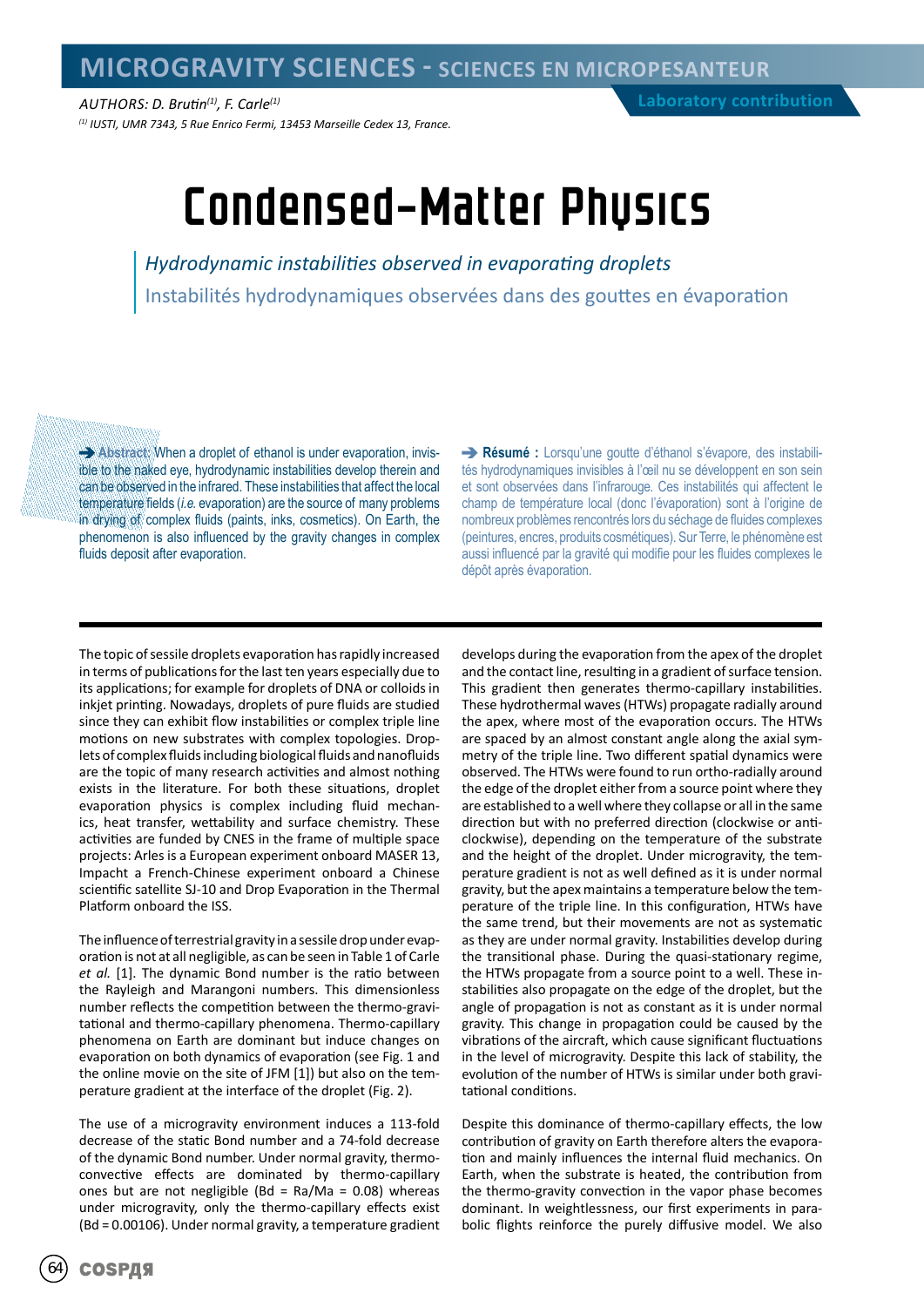Condensed-Matter Physics





have, through these experiences in parabolic flight, finally demonstrated that hydrothermal waves observed in evaporating drops are purely of thermo-capillary nature [2] that had never been proven (Fig. 3). Our current studies show that the diffuso-convective model (including the influence of gravity) only works for classical fluids (water, ethanol). However this model is not quantitative when other alcohols or alkanes are used [3]. Our current work, supported by CNES, is to understand the origin of these differences in order to provide a universal model. ТY





*[Fig. 1]* 

*Evaporation rate by unit length of an ethanol sessile droplet as a function of the temperature difference between the substrate and the ambient air for 1 g (top) and microgravity conditions (bottom). © David Brutin*

#### *[Fig. 2]*

*Infrared visualization of ethanol droplets under normal gravity (up) and reduced gravity (down). © From [1]*

#### *[Fig. 3]*

*The variation of the dimensionless convective evaporation as a function of the Grashof number on a log-log scale. The inset shows the same data in Cartesian coordinates. © David Brutin*

#### **REFERENCES**

[1] Carle, F., Sobac, B., Brutin, D., (2012), Hydrothermal waves in ethanol droplets evaporating under terrestrial and reduced gravity levels, *Journal of Fluid Mechanics,* **712**, pp. 614-623.

[2] Carle, F., Sobac, B., Brutin, D., (2013), Experimental evidence of the atmospheric convective transport contribution to sessile droplet evaporation, *Applied Physics Letters,* **102,** 061301.

[3] Carle, F., Brutin, D., (2014), Development of an empirical model for convective evaporation of sessile droplets of volatile fluids, 15th International Heat Transfer Conference, IHTC15-1234, Kyoto, Japan, 2014.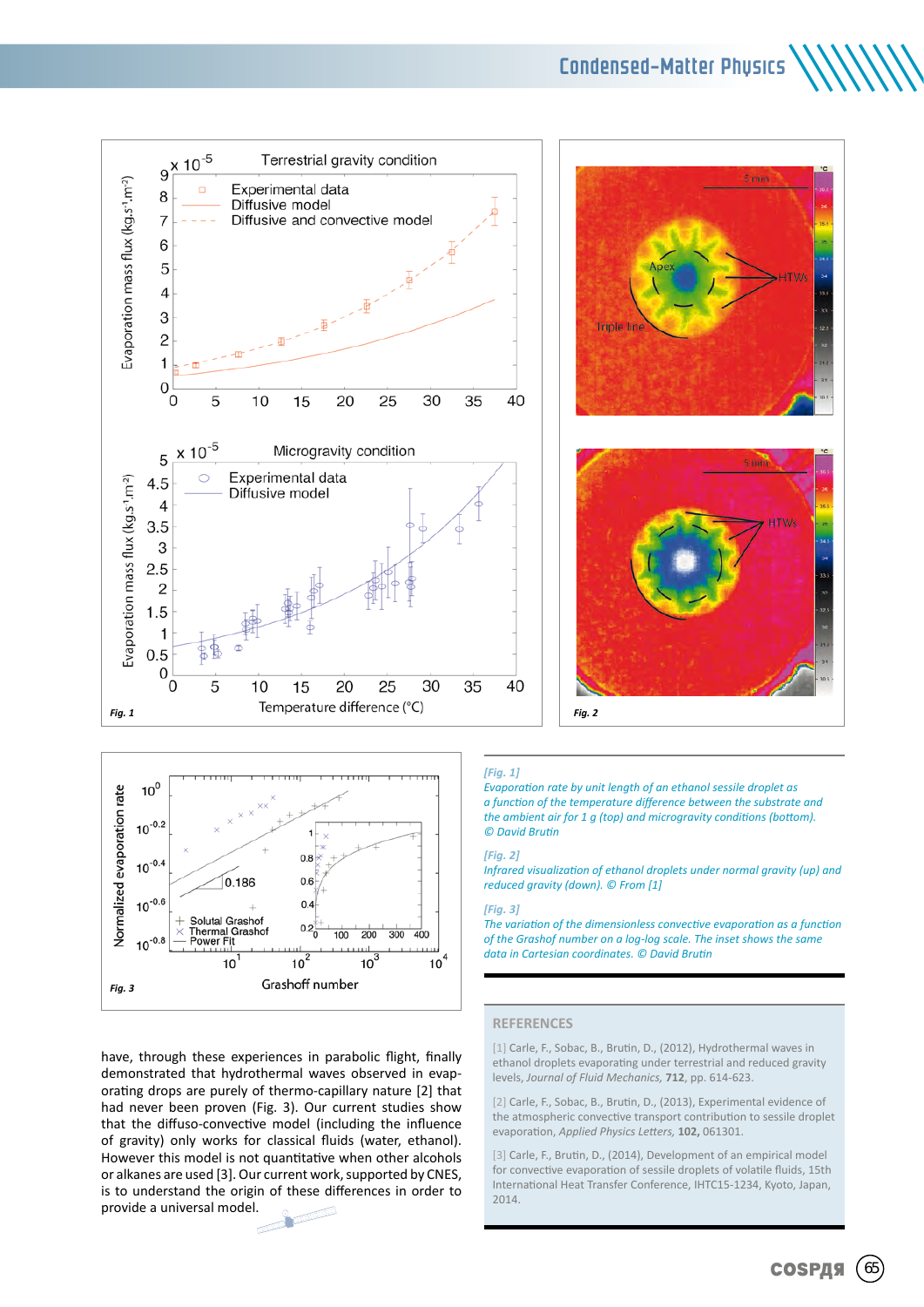*AUTHOR: B. Legrand(1) (1) CNES/DLA, 52 rue Jacques Hillairet, 75012 Paris, France.*

# Condensed-Matter Physics

*Hydrogen boiling study in magnetic levitation for cryogenic propellant simulation*

Etude de l'ébullition d'hydrogène en lévitation magnétique pour la simulation des ergols cryogéniques

**Abstract:** For developments of future cryogenic upper stages of space launchers, a modeling, through CFD tools, of propellant behavior, especially during ballistic phase, is necessary. The boiling of hydrogen is a main phenomenon to take into account. An experimental magnetic levitation was used to obtain precise data on hydrogen boiling under microgravity condition.

**Résumé :** Pour le développement des futurs étages supérieurs cryogéniques de lanceurs une modélisation par des outils de CFD du comportement des ergols, en particulier lors des phases balistiques, est nécessaire. L'ébullition de l'hydrogène est un phénomène important à prendre en compte. Un dispositif de lévitation magnétique a été utilisé pour obtenir des données précises sur l'ébullition de l'hydrogène dans des conditions de microgravité.

Prediction of the behaviors of cryogenic liquid propellant in microgravity is a key element for decreasing development risk and optimizing design of a new generation of cryogenic upper stage. Computational Fluid Dynamics (CFD) tools will be used to model the cryogenics propellant behaviors during all the phases of a space launch: from the tank pressurization on the launch pad up to the end of the draining of the upper stage tank. This will include the ballistic phases when propellants will be in microgravity condition.

Important work has been performed in the past decade. CNES and Air Liquide Advanced Technologies have developed through a partnership innovative models to be used with a commercial CFD tool. Those models mainly focused on thermal aspect, were validated through analysis of laboratory's experiments, but also with microgravity experiments using magnetic levitation devices or parabolic flights.

However, two main types of data are missing:

- Data concerning heat and mass transfer on walls for cryogenic propellant (liquid oxygen and liquid hydrogen) in low gravity.
- Global behavior of cryogenic liquid in tanks (temperature and pressure evolution coupled to free surface behavior).

For this first point, experiments using magnetic levitation apparatus have been developed. Indeed, partial or total compensation of Earth gravity *(g)* can be achieved for solid, gas and liquid phases of pure materials when submitted to a steady magnetic field gradient. This has been the object of the OLGA (Oxygen Low Gravity Apparatus) facility which works with pure oxygen and of the LHYLA (Large Hydrogen Levitation Apparatus) facility which works with pure hydrogen.

The use of magnetic levitation has some advantages for our application:

- To be able to wait for established phenomenon (no constraints to get thermally stabilized points).
- To use different gravity values in order to have the real influence of this parameter.
- To know precisely the residual gravity field.

Due to the low magnetic susceptibility of hydrogen, a high magnetic field is necessary to compensate gravity. So a 20 Tesla high field magnet with its 170 mm room temperature bore diameter was used called M8 (Fig 1.) at CNRS/LNCMI (Laboratoire National des Champs Magnétiques Intenses). This magnet is composed of two resistive subcoils that can be powered independently. Consequently the balance between the power injected in the inner coil to the one of the outer coil allows a fine tuning of the levitation condition. For the hydrogen experiments, 14 T magnetic field was used, giving a levitation volume of several cm<sup>3</sup> with 1% microgravity homogeneity. The large bore diameter of this magnet permits to place the experimental cell within cryogenic sample environment

The two experiments OLGA and LHYLA work with the same cylindrical cell (Fig. 2) developed by CEA/SBT (Commissariat à l'Energie Atomique / Service des Basses Températures – French Atomic Agency / Cryogenic Department). The sapphire cylinder (30 mm diameter and 100 mm length) is closed by two copper flanges, the temperature of which is regulated within ± 0.01 K. The oxygen or hydrogen, taken from a gas bottle is condensed into the cell respectively at 90 K or 20 K. The cell is isothermal. Oxygen and hydrogen are kept at constant temperature during the experiments. A heater is implemented on the bottom of the test cell.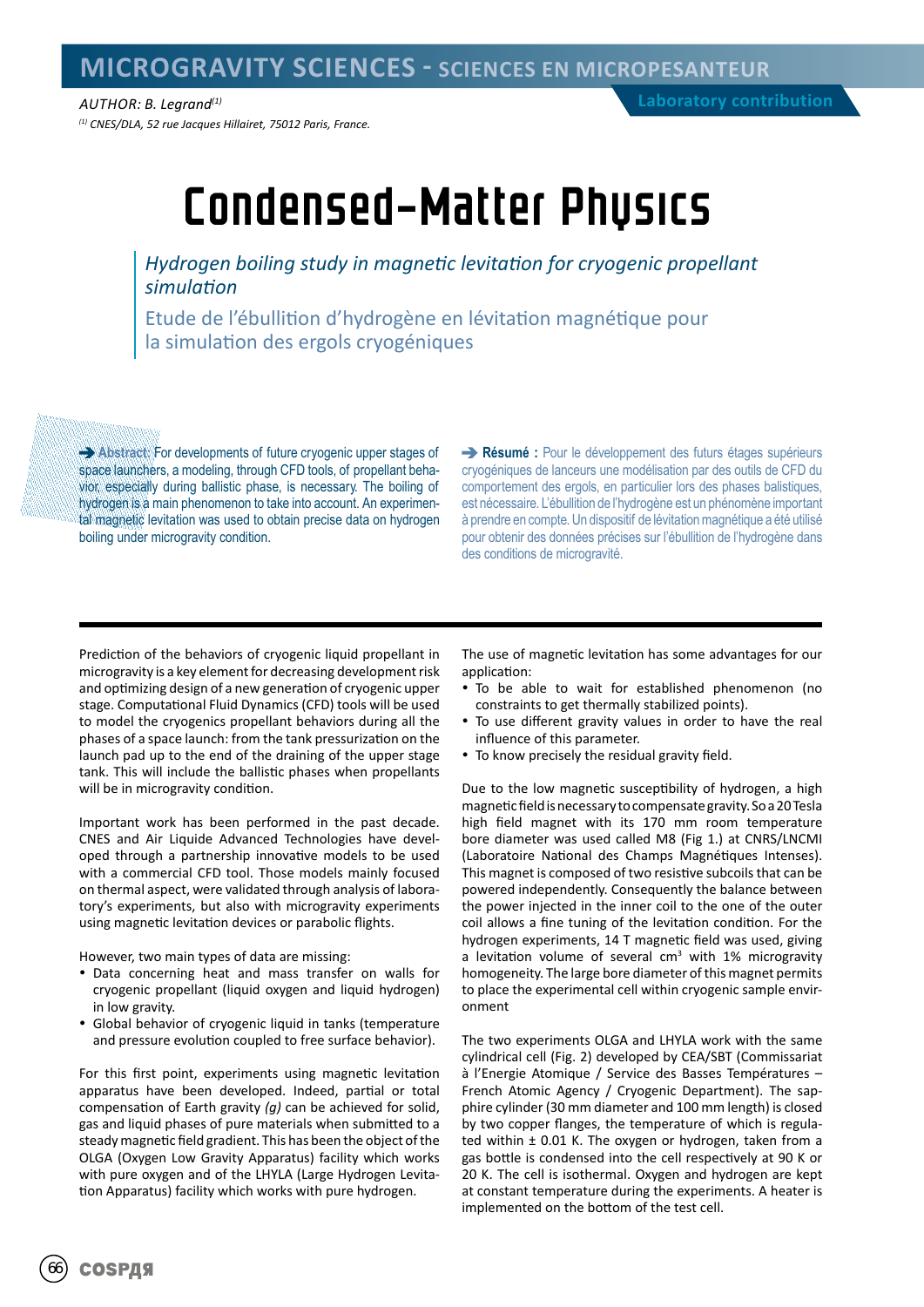### Condensed-Matter Physics







Thanks to LHYLA apparatus, boiling data were obtained for liquid hydrogen for different gravity values and other parameters variations representative of tank conditions (pressure, sub-cooling level) (Fig. 3). These data and associated boiling behavior were also compared to numerical code.

This work was performed by CEA/SBT and CNRS/LNCMI and was supported by CNES.





### *[Fig. 1]*

*M8 magnet at CNRS/LNCMI. © CNRS/LNCMI*

#### *[Fig. 2]*

*Photography of the experimental cell with its endoscopes developed by CEA/SBT. © CEA/SBT*

*[Fig. 3]*

*Hydrogen bubbles created by boiling close to 0 g condition. © CEA/SBT*

*[Fig. 4] Picture of the launchers Ariane 5 ME and its successor, Ariane 6. © CNES/ David DUCROS, 2013*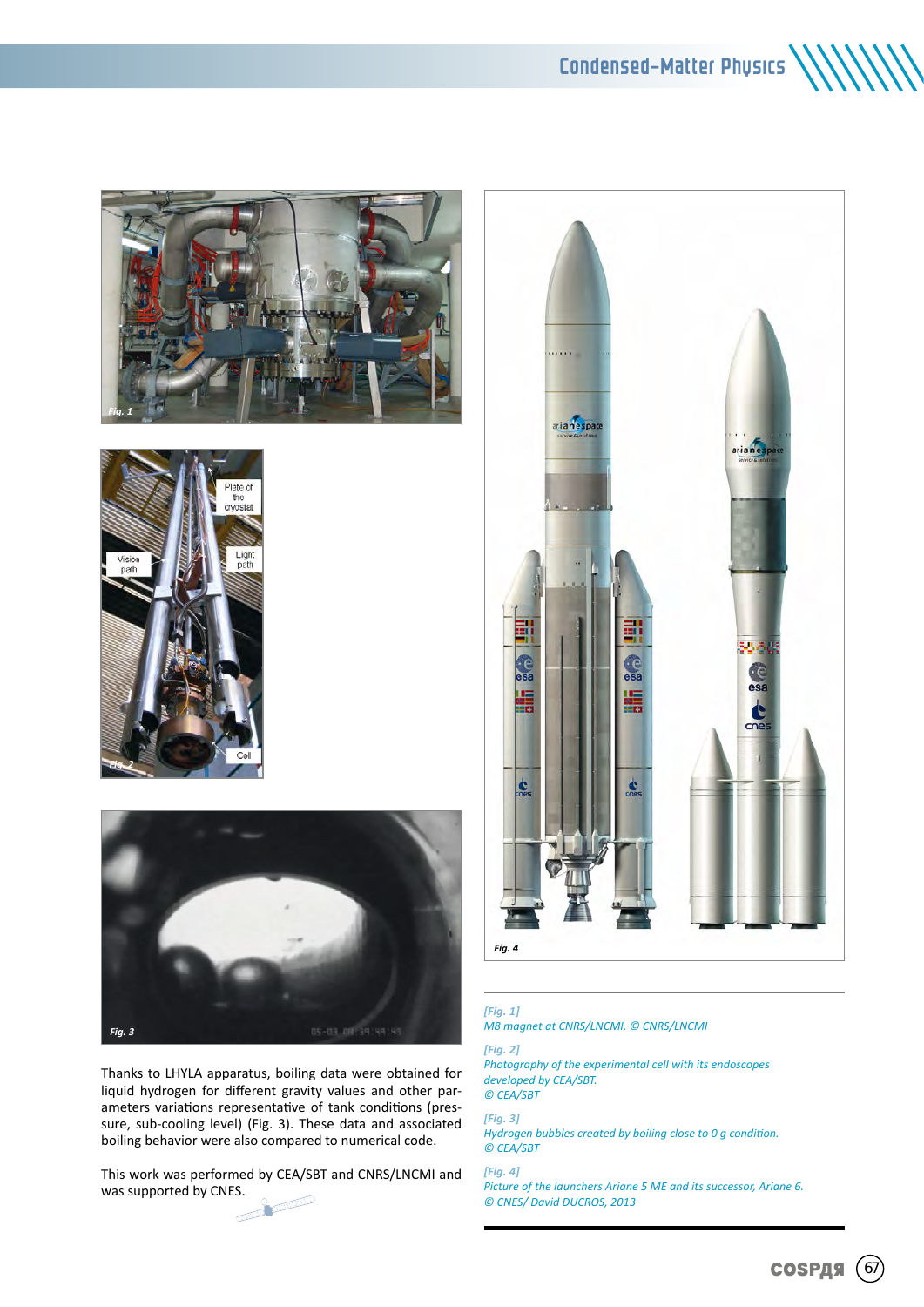### **MICROGRAVITY SCIENCES - SCIENCES EN MICROPESANTEUR**

AUTHORS: C. Lecoutre<sup>(1)</sup>, S. Marre<sup>(1)</sup>, Y. Garrabos<sup>(1)</sup>, V. Nikolayev<sup>(2,3)</sup>, D. Beysens<sup>(2,3)</sup>, *I. Hahn(4)*

**Laboratory contribution**

*(1) ICMCB, UPR 9048, Université de Bordeaux, 87 avenue du Dr Schweitzer, 33608 Pessac Cedex, France.*

*(2) SBT, UMR-E 9004, INAC, 17 rue des Martyrs, 38054 Grenoble Cedex 9, France.*

*(3) PMMH, UMR 7636, ESPCI, 10 rue Vauquelin, 75231 Paris Cedex 5, France.*

*(4) JPL/NASA, California Institute of Technology CA 91109, USA.*

### Condensed-Matter Physics

*Non-equilibrium triple contact line motion observed in DECLIC on board the ISS*

Mouvement de la ligne triple gaz-liquide-solide hors-équilibre observé avec DECLIC dans l'ISS

**Abstract:** Non-equilibrium motion of the triple contact line was observed when a two-phase fluid sample is heated close to the critical temperature of the fluid. Instantaneous drying of the liquid wetting film occurs between the bubble and the heating wall, while liquid boiling enhances the bubble spreading over the heater surface. Motion velocity of the triple contact line was precisely measured and will later be compared to theoretical approaches and numerical simulations under development.

**Résumé :** Le mouvement de la ligne triple gaz-liquide-solide horséquilibre a été observé lors du chauffage d'un fluide pur diphasique proche de la température du point critique. Le film de liquide entre la bulle et la paroi chauffante s'assèche instantanément et l'ébullition dans le liquide favorise l'étalement de la bulle. La vitesse de déplacement de la ligne triple de contact a été mesurée avec précision et pourra être confrontée aux théories et aux simulations numériques en cours de développement.

One of the most effective means of heat transfer is the boiling phenomena of a liquid in contact with a solid heater. Such a heating process attracts strong attention from thermal engineers, especially when boiling crisis occurs, which may produce an irremediable damage to a heat exchanger via the heater melting. Indeed, boiling crisis is a transition from a regime where vapor bubbles nucleate separately on the heater wall to a regime where the heater wall is entirely covered by a continuous vapor film (dry out process). When formed, the vapor film reduces the heat transfer dramatically at the heater wall, due to the low gas thermal conduction. This transition phenomenon appears when the heat flux exceeds a threshold value, called the Critical Heat Flux (CHF) [1]. Understanding the physics of the CHF is thus essential in industrial heat exchanger design and thermal management. However the desired identification of the phenomena that trigger the boiling crisis process is complex.

Experiments remain an essential way to discriminate the mechanisms governing the bubble formation and growth, the bubble detachment and/or spreading, as well as the vapor film formation and stabilization. Furthermore, the experimental conditions in which the critical dry out occurs make a true challenge for any detailed analysis, especially on Earth when deeper understanding of the boiling crisis under the gravity acceleration field is essential. The main reason is the highly non-equilibrium nature of the boiling crisis, which makes a study in steady state conditions impossible. It can only be studied during the very short transient period when the crisis takes place, which enhances the experimental difficulty of collecting pertinent data.

Investigations to evaluate boiling crisis mechanisms have been carried out free of buoyancy effects in a two-phase fluid in weightlessness, where the formation of spherical bubbles occurs. Here, microgravity experiments were performed in the DECLIC facility [2] onboard the ISS, using test cells [3] filled with SF6 near the critical density, just below its critical point temperature ( $T_c$  = 318.737 K). These experiments close to gas-liquid critical point overcome the high instability of the process by taking benefits from the universal slowing down giving a longer time for all the diffusive equilibration processes. This entails the evaporation process and the bubble growth slowing down as approaching the critical point. In addition, the convergence of the liquid and gas densities, associated to the reduction to zero of the surface tension, implies a steep decrease of the CHF value [4], so that the boiling crisis can occur for small heat powers and small temperature gradients.

The initial microgravity configuration of the gas-liquid phase distribution at thermodynamic equilibrium corresponds to a large gas bubble slightly confined in the inner volume of the test cell. Thus, a thin liquid wetting film separates the gas bubble from a flat, transparent resistive heater, which can be tuned as a local heating source of controlled power and duration. During the heat pulse, simultaneous light transmission observations show the liquid film drying and the displacement of the triple contact line between bulk liquid, gas, and solid. As an example using the optical microscopy  $(1x1 \text{ mm}^2)$ field of view) during a heat pulse 1 mW power, 33 s duration, supplied at 1.5 mK temperature distance below  $T_c$ , the two movie pictures of Fig. 1a and 1b capture the two different positions (highlighted by a red line) of this non-equilibrium line between the two pulse times +1 s (a) and +29 s (b). Close to the critical point, the complete drying of the liquid film is observed quasi-instantaneously in the gas right side of the moving (from right side to left side in the pictures) triple contact line. Simultaneously, the boiling phenomena at the origin of the dry out process of the bulk liquid in contact with